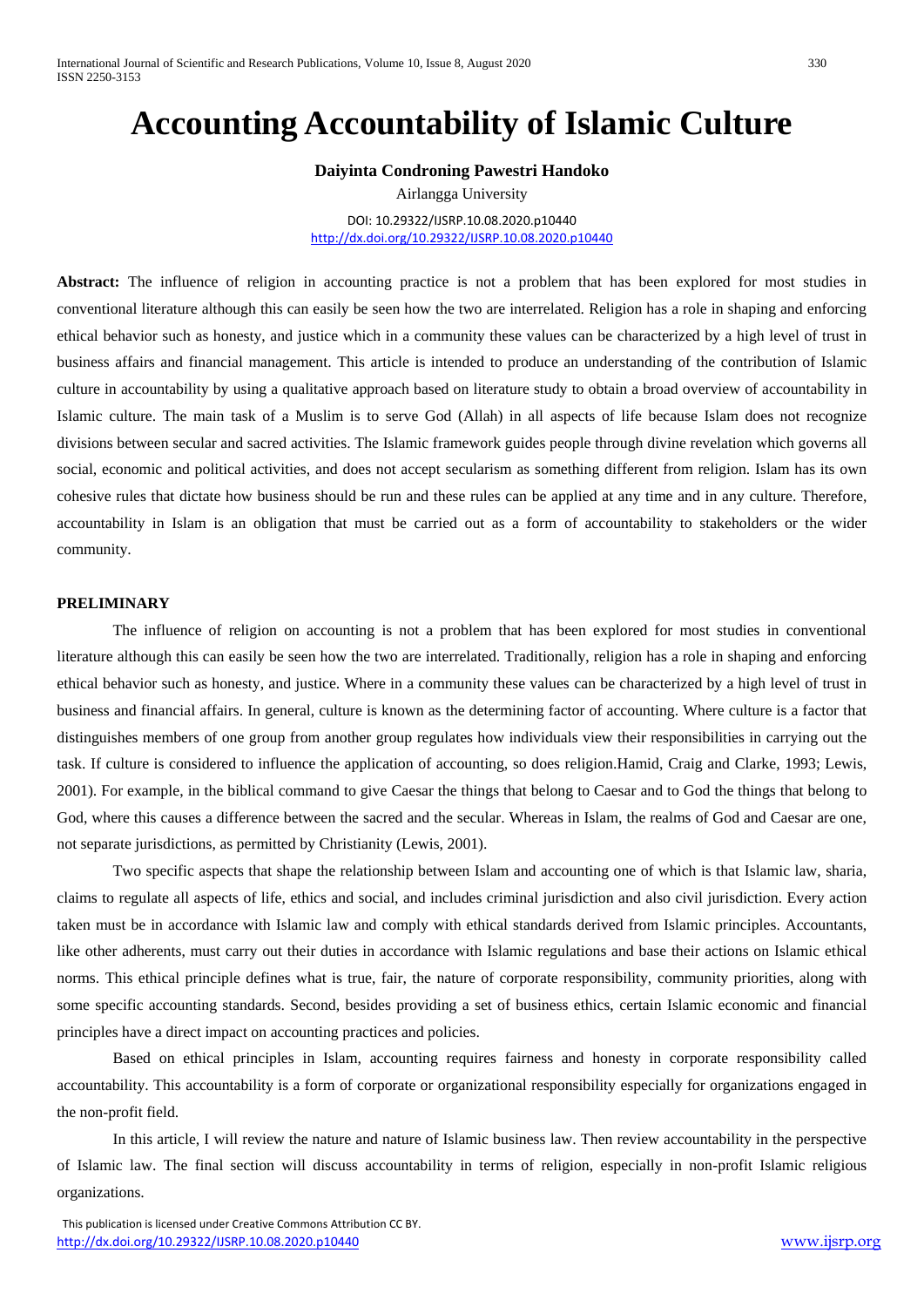#### **METHOD**

This article is intended to produce an understanding of the contribution of Islamic culture in accountability. In the process, this article uses a qualitative approach based on library studies to obtain a broad overview of accountability in Islamic culture. Literature study is a written summary of articles from journals, books and other documents that describe both past and present theories and information. According to Sugiyono (2012), library studies are related to theoretical studies and other references relating to values, culture and norms that develop in the social situation under study, besides library research is very important in conducting research, this is because research will not be separated from literature -Scientific literature. Based on this understanding, then the article on the contribution of Islamic culture in accountability uses a variety of materials contained in the library space, such as journals, books, and other literature relevant to the topic of discussion. Thus this article aims to explore the idea of an Islamic cultural approach as a basis for increasing accountability, especially in non-profit Islamic religious organizations.

## **RESULTS AND DISCUSSION**

#### **Nature and Islamic Business Law**

Those who spearheaded Islamic economic thought developed regulations to carry out trade, banking and finance from Islamic or sharia law. The literal meaning of the Arabic word sharia is "the way to the source of life" and, in a technical sense, it is now used to refer to the legal system in accordance with the code of conduct based on the Qur'an and hadith. Muslims cannot combine their behavior into religious and secular dimensions(Simanjuntak & Januarsi, 2011), and their actions are always bound by sharia. Thus, Islamic law embodies a set of duties and practices that include worship, prayer, etiquette, morals, marriage, inheritance, crime, and commercial transactions which cover many aspects which do not have to be considered as laws elsewhere (Lewis, 2001). As such, Islamic law is entirely religious, and because holy law contains the core of the Islamic faith itself.

Just as Islam regulates and influences all other areas of life, it also regulates business and trade behavior. Muslims must carry out their business activities according to their religious requirements in order to be fair, honest and fair to others. Rahman in Lewis (2001) notes that there are a large number of Islamic concepts and values that determine the level and nature of business activities. There are many positive values such as iqtisad (moderation), adl (justice), ihsan (goodness), amanah (honesty), infaq (expenditure to fulfill social obligations), sabr (patience) and istislah (public interest). Likewise, there are a number of negative values, and therefore must be avoided, namely zulm (tyranny), bukhl (miserliness), hirs (greedy), iktinaz (accumulation of wealth) and israf (waste). Economic activity in positive parameters is halal (permissible and praiseworthy) and in negative parameters is haram (prohibited and despicable) which must be moderated. Production and distribution regulated by halal code must be in accordance with the definition of adl (justice). Collectively, these values and concepts, together with the main commands of the Qur'an, provide a framework for fair business and commercial systems.

#### **Islamic Accounting - Social Accountability**

In the Qur'an, the word Hisab is repeated more than eight times in different verses (Askary and Clarke, 1997). Reckoning or "account" is the root of accounting, and references in the Qur'an, reckoning relating to one's obligation to take into account all matters relating to human endeavors for which every Muslim is accountable (Lewis, 2010). All resources available to individuals are made in the form of trust. Individuals are trustees of what they have given by God in the form of tangible goods, property and assets. The extent to which individuals must use what is entrusted to them is determined in sharia, and the success of individuals in the afterlife depends on their performance in this world. In this case, every Muslim has an "account" with Allah, which records all good deeds and all bad actions, an account will continue until death, because God shows everyone about their judgment on the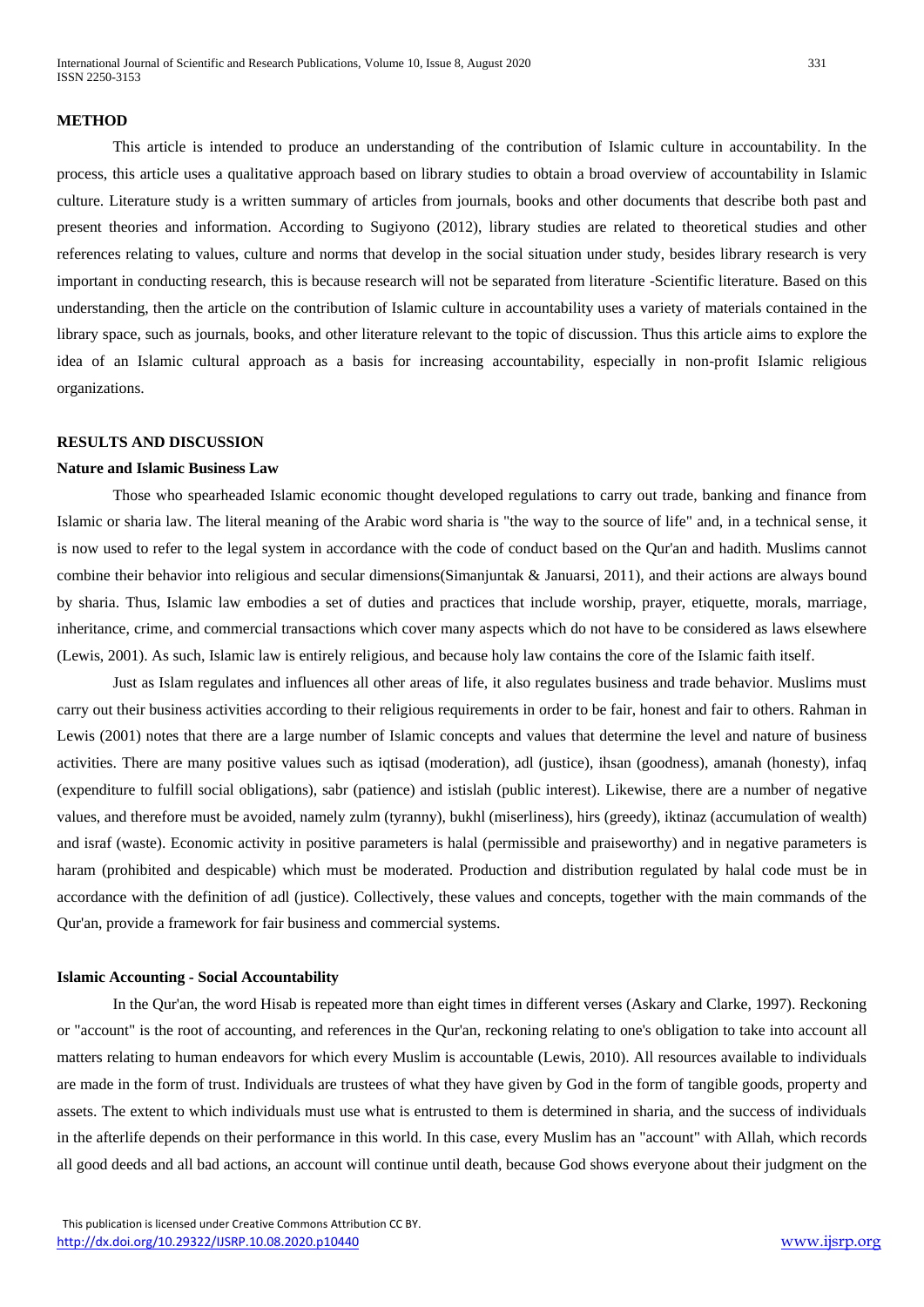day of their judgment (SA: 62). This adds an extra dimension to evaluating things and actions compared to what is included in conventional financial statements.

The basic similarity between reckoning in Islam and accounting lies in the responsibility of every Muslim to carry out the tasks described in the Qur'an. Likewise, in business enterprises, management and capital providers are responsible for their actions both inside and outside their companies. Accountability in this context means accountability to stakeholders or the wider community. Many conventional accounting practices that best fit the concept of personal liability do not seem to fit the type of liability required under sharia. Thus, one of the main objectives of Islamic accounting is to provide information that frees those involved in the company from their responsibilities to the public.

# **Accountability of Religious Nonprofits**

A religious organization is an organization whose activities are related to a particular religion, both concerning matters of worship and all activities in carrying out its obligations towards God related to certain religions and beliefs. This religious organization can refer to organizations within a mosque, mosque, church, temple, temple, temple, temple, and other organizations outside of religious organizations engaged in the religious field. So that in the process of implementation, this religious organization is managed by an institution or organization that arises from the awareness to carry out the vision and mission in accordance with the teachings of each religion[\(Bastian, 2007\)](#page-4-0).

Basically religion is more focused on the problem of moral values that must be applied in life. Therefore, religion which is a teaching that carries the message of God must be translated and interpreted as relevant to human life in the economic, political and cultural aspects of humanity. So in this case, religion cannot be separated from science, one of them is accounting.

Accounting is seen as a field of science that is more on worldly practices that are separate from religious or spiritual values (Simanjuntak & Januarsi, 2011). So the perception of religious institutions is dominated by the understanding that accounting is a practice that only focuses on financial practices that are more worldly in character. This results in religious institutions becoming more apathetic towards the role of accounting and considers that accounting is not much needed in the performance of services in religious institutions(Simanjuntak & Januarsi, 2011). This opinion is not entirely wrong or right, because basically accounting can be interpreted more broadly, not only focused on conventional financial reporting practices.

Accounting practices cannot be separated from the values, conditions, and influences of the surrounding circumstances, including the influence of religion in the field of accounting. Although discussions between accounting and religion are still rarely discussed, the link between the two can be easily seen[\(Lewis, 2001\)](#page-4-1). Traditionally, religion has a role in shaping and applying ethical behavior such as truth, honesty and justice. Whereas in accounting, ethical behavior also becomes very important in accounting practices.

In the process of its implementation, religious organizations cannot rule out accounting. The existence of accounting in religion or religious organizations in it can be seen both from historical evidence and the contents of the scriptures that guide each religion[\(Bastian, 2007\)](#page-4-0). The matters regulated in the holy book include, among others, the activities of buying and selling, debts and leases based on truth, certainty, openness and fairness between the two parties that have a relationship. So it can be concluded that religion and accounting science have a relationship as a form of accountability of the management of the organization to the owner and third parties, both donors, lenders and banks.

Religious organizations can be classified characteristically into non-profit organizations. This is because religious organizations are more focused on providing services and are not oriented to make a profit with funding sources that come from donations, investments, charging fees for services provided and providing assistance from the government. So, in the implementation of financial management, non-profit organizations do not make a profit but can get a profit or a surplus which is the difference between cash inflows and cash outflows[\(IAI, 2010\)](#page-4-0).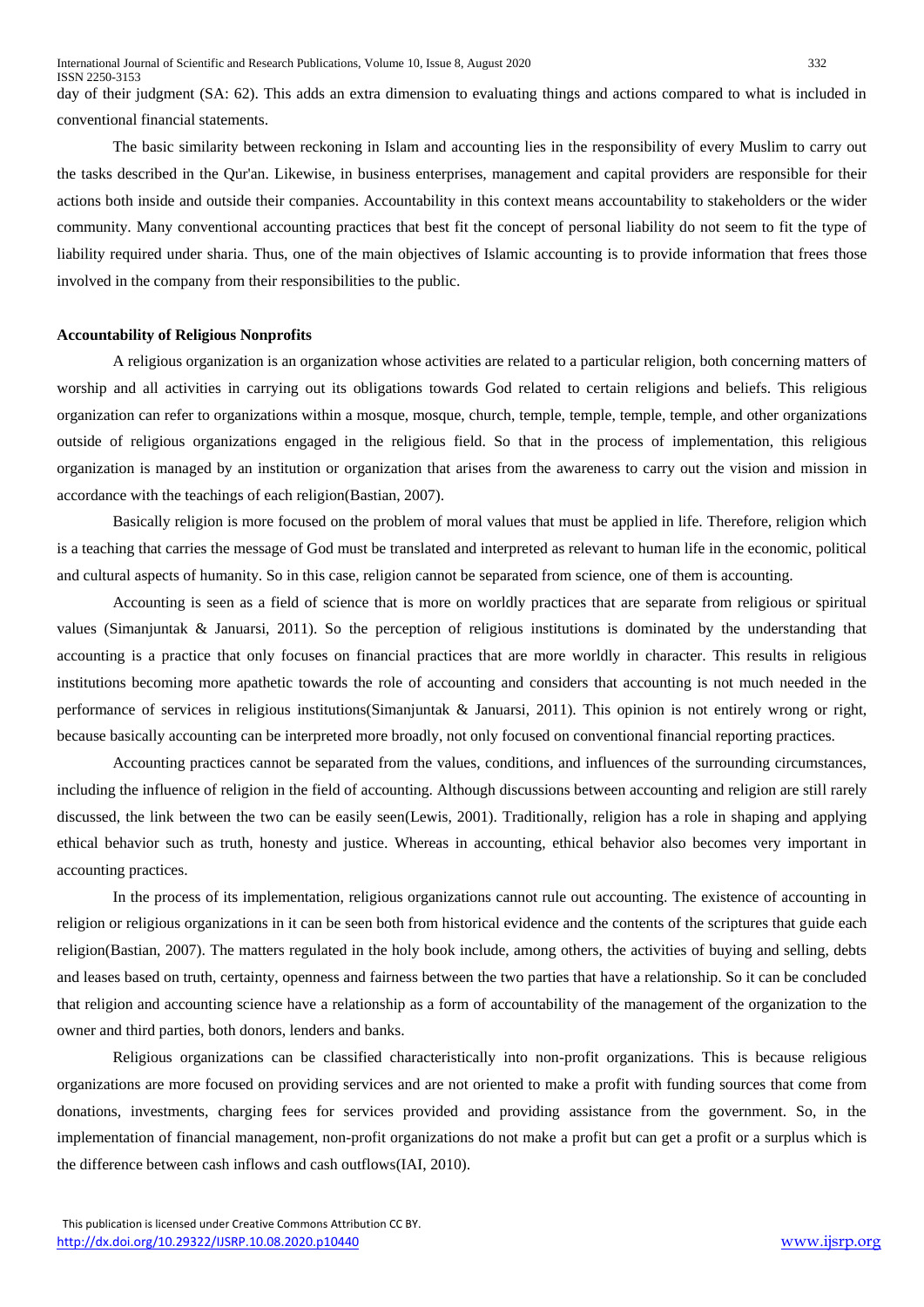As a non-profit-oriented organization, a non-profit organization has a primary business goal to provide services to the community and not to maximize the prosperity of the shareholders. Therefore, the management system in a non-profit organization is generally chosen by the board of management, both leaders, management or the person in charge who will give accountability to the owner and the funder. The accountability of the board must be transparent and accountable so that the information provided is reliable and trustworthy[\(Mohamed et al., 2014;](#page-4-2) [Randa, 2011;](#page-4-3) [Said et al., 2013;](#page-4-4) Simanjuntak & Januarsi, 2011). Related to the concept of accountability in relation to accounting as a means of accountability, accountability is an inseparable part of a non-profit organization. So the nonprofit organization needs to present financial reports that can not only be used to assess the entity's nonprofit organization in providing its services and the sustainability of service delivery but also assess the accountability of the board of management for the duties, obligations and performance mandated[\(IAI, 2010\)](#page-4-0).

Religious organizations as part of non-profit organizations have an obligation to compile financial reports as a means of accountability for the management of donors in managing the funds that have been given. In general, the Indonesian Institute of Accountants regulates the mechanism for preparing financial statements of nonprofit organizations in Statement of Financial Accounting Standards Number 45 concerning Financial Reporting of Nonprofit Organizations, which outlines the purpose of preparing financial statements, the nature of fund restrictions, and the components of financial statements in nonprofit organizations[\(IAI, 2010\)](#page-4-0).

But unfortunately, accounting practices in religious institutions or organizations are still considered to be less common. In general, the board of directors of religious institutions is more likely to manage resources and to report in a reasonable manner without seeing the rules or standards that apply. So in this case some researchers are interested in examining accounting practices in religious institutions, especially highlighting the accountability of the financial statements prepared. In a study that examined the management of church funds, it was revealed that there were two fund management, namely stationary funds and development funds that had been prepared in a report of accountability to all church congregations in a transparent manner by announcing the receipt and expenditure of sources of funds obtained each week at the convention.[\(Randa, 2011\)](#page-4-3). This shows the existence of accountability practices in the management of church resources in which the meaning of Christianity, spiritual, obedience, love, and example becomes a reference to animate the value of accounting and accountability of church duties[\(Tumiwa et al., 2015\)](#page-4-5).

On the other hand, although a study of financial statements in a mosque in Tangerang district shows that financial reports have a role as an important instrument for mosque management as a manifestation of honesty and accountability of the management (Simanjuntak & Januarsi, 2011). However, this raises a new dilemma, which encourages "happy" behavior. So in this case, transparency and accountability are not yet fully implemented.

In addition to several research studies on the role of financial statements in the accountability of religious institutions in both churches and mosques that were previously revealed, several other researchers also suggested that in non-profit religious institutions, good internal control and active involvement of mosque committees in funding activities could improve mosque financial performance. [\(Mohamed et al., 2014;](#page-4-2) [Said et al., 2013\)](#page-4-4). A good and strong financial performance of the mosque will help facilitate the mosque to conduct quality programs. So in this case the mosque fund management system, especially on internal accountability and control practices is needed. The mosque is classified as a non-profit organization that handles public funds received from the government, corporate and community donations, thus requiring control over financial activities in handling funds received and disbursed by the organization.

## **CONCLUSION**

The main task of a Muslim is to serve God (Allah) in all aspects of life because Islam does not recognize divisions between secular and sacred activities. Accounting, if done in accordance with Islamic law (shari'a), must be the same as the act of worship as worship. Where this differs from the conceptual framework of accounting that is currently applied in the West, which finds